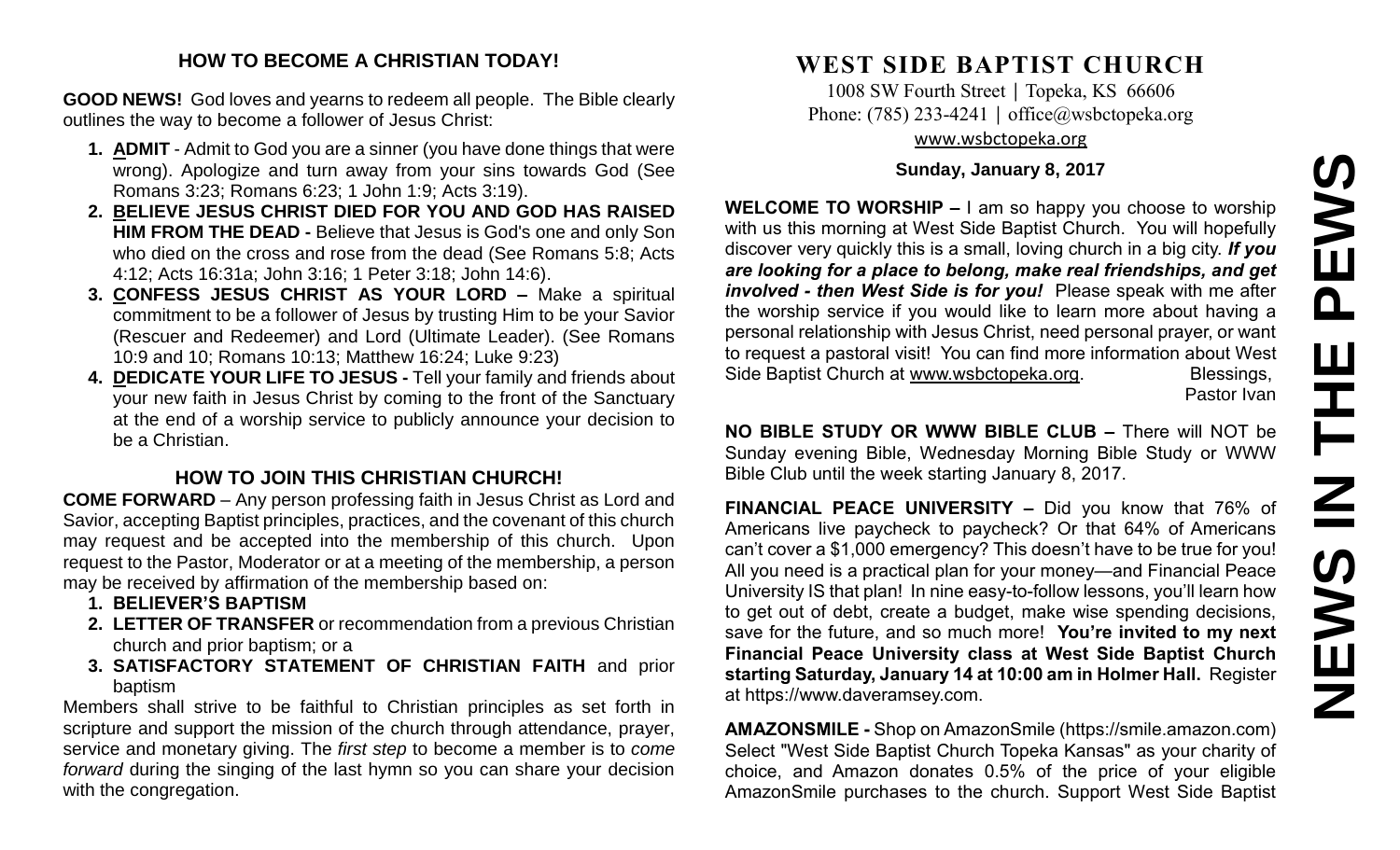Church by starting your shopping at smile.amazon.com.

# **CAMPBELLS SOUP LABELS & BOX TOPS –** We are still collecting the UPC



codes from soup labels and all box tops for **Murrow Indian Children's Home in Muskogee, OK**. Murrow is saving one million UPC's for a van for the children's needs. Thank you to all our faithful congregation for your continuing support. The box to collect the UPC codes and Box Tops is still outside the Church Office.

**SERMONS ON-LINE** – The Technology Committee is recording and uploading the Sunday sermon to YouTube to help people grow in their faith and for spiritual edification. You can watch these messages anytime at or click on the link from the Church's website: [www.wsbctopeka.org.](http://www.wsbctopeka.org/)

**EVANGELISM CONFERENCE –** Don't miss out on the **Mission and** 

**Evangelism Event - "Beyond the Walls: Showing Jesus' Love to the World" – on Friday, January 20 and Saturday, January 21, 2017 at the Cross - Wind Conference Center** in Hesston, Kansas. Registration form are due to the Central Region Office by Jan 1.



**FREE BREAD, EGGS, FRUITS, & VEGETABLES** - West Side Baptist Church provides a limited amount of free bread, eggs, fruits, potatoes, and vegetables to individuals and families in the Ward Meade Neighborhood on **Wednesdays from 4:00 pm to 5:30 HARVESTERS** COMMUNITY<br>FOOD NETWORK **pm, or while supplies last.** All food is available at no cost.

**JUNIOR HIGH JAMBOREE** - The 2017 Junior High Jamboree (for students in grades 6-8) will be held **Friday, January 27 thru Sunday, January 29 at Cross Wind Conference Center in Hesston, Kan**. The speaker, Jesse Smith, is a 2012 Ottawa University graduate. He also attended the Denver Seminary where he earned his Master of Divinity with a concentration on Outdoor Leadership and an emphasis on youth ministry.

# **WEEKLY CALENDAR**

# **SUNDAY, JANUARY 8**

## **MONDAY, JANUARY 9 OFFICE CLOSED**

#### **TUESDAY, JANUARY 10**

# **WEDNESDAY, JANUARY 11**

**THURSDAY, JANUARY 12** 

#### **SATURDAY, JANUARY 14**

# **SUNDAY, JANUARY 15**

 10:30 am Worship (S) 4:00 pm Bible Study

 9:15 am Sunday School 10:30 am Worship (S) Unhanging of the Greens 4:00 pm NO Bible Study (HH)

 9:00 – 11:00 am Baby Closet Ministry 6:00 pm Capital City Men's Chorus (FH)

3:30 pm Worship Committee Meeting 6:00 pm Council Meeting

 10:30 am Bible Study (HH) 4:00 – 5:30 pm Free Fruits & Vegs (FH) 5:00 - 7:00 pm Baby Closet Ministry 5:30 pm WWW Kids Bible Club 7:00 pm Choir Practice (S)

1:00 – 3:00 pm Baby Closet

 9:00 am Xyzer's Breakfast @ Cracker Barrel 10:00 am Financial Peace (HH)

 9:15 am Sunday School 2:30 pm Missions Meeting